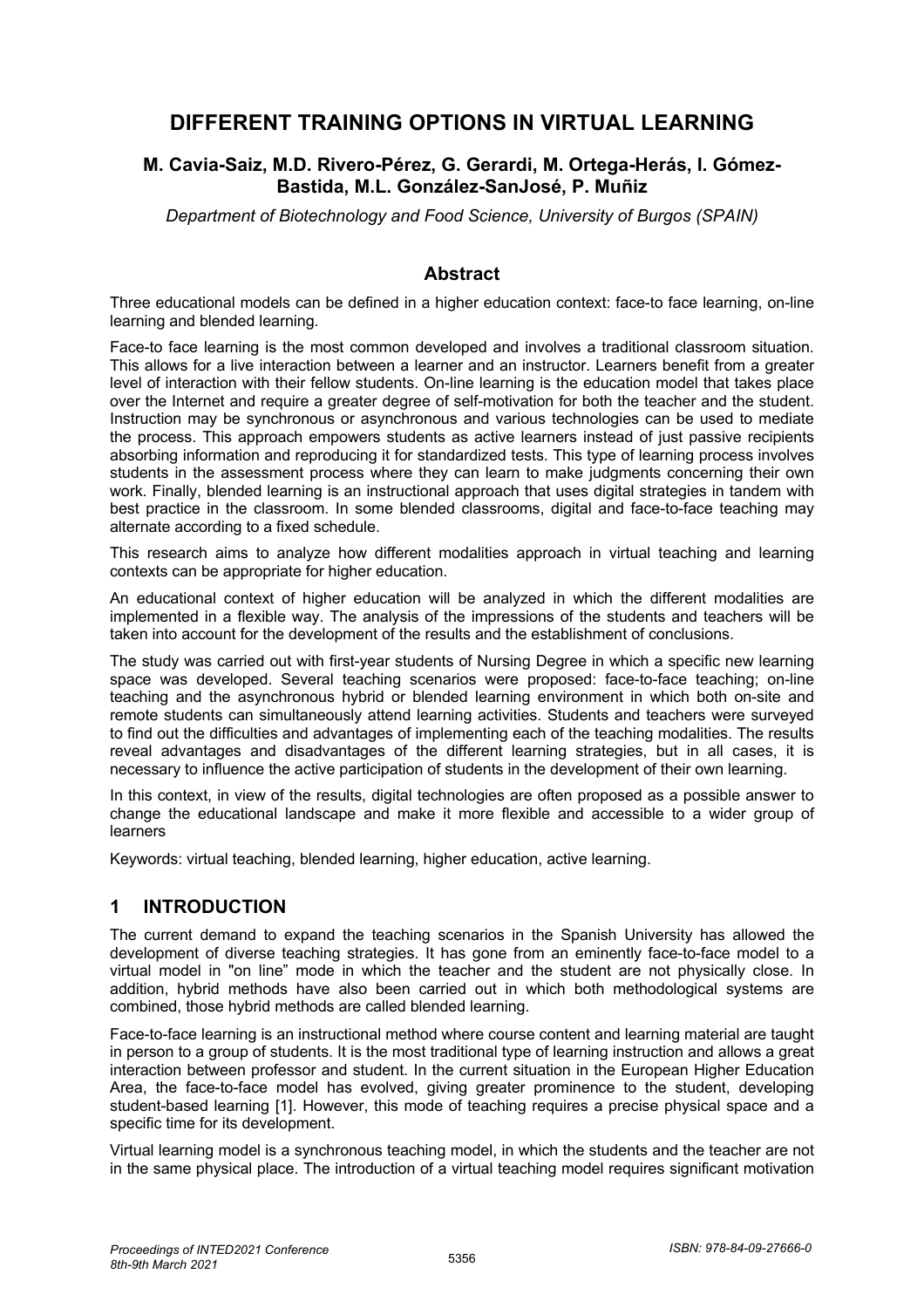for both the teacher and the student and improves independent learning ability and self-regulating thinking more than the traditional learning modes [2].

And finally, the proposal of a third educational model is investigated that combines face-to-face methodologies within the same subject along with others online asynchronous, the latter being a combined model. This innovation aims at integrating online media with traditional teaching not only to supplement the missing gaps of traditional teaching but also to transform the overall class activities into a pedagogically valuable manner [3].

More and more higher educational institutions invest in technology-enhanced learning spaces, which raises the question of how these environments can be shaped to be as effective as possible [4].

This research aims to analyze how different modalities approach in virtual teaching and learning contexts can be appropriate for higher education, specifically in nursing students.

## **2 METHODOLOGY**

This research is conducted by de GID-Aliment Research group with 66 undergraduates students of Nursing Degree.

The proposed framework is oriented to students in first year. Once the teaching and learning framework was applied in each of the modalities (face-to-face-virtual-combined) in different subjects, a survey was given to the students to evaluate the degree of satisfaction with the different methodologies. Different aspects were analyzed: responsibility in learning - work organization technological and communication skills - learning modality preference. All questions must be answered on a scale of 1 to 5.

Finally, the student's perception was evaluated, through the design of open questions about the justification of the preferred modality as well as the needs for improvement in each modality.

From the analysis of the results obtained from the student surveys, the main conclusions of the perception of these three teaching modalities will be determined. However, future studies will consider the study of teachers' perception in order to obtain a global vision of the different training options.

## **3 RESULTS**

After developing the three teaching methods, the students answer the questionnaire. The results obtained from the questionnaires planned to the students are presented in four levels: responsibility in learning, work organization, technological and communication skills and learning modality preference.

#### **3.1 Responsibility in Learning**

The survey is designed to interpret the degree of responsibility necessary to address each of the learning modalities. Student responsibility becomes central to the methodological approach to teaching and occurs when students take an active role in their learning by recognizing they are accountable for their academic success [5], moreover, autonomy in learning is not an abdication of the teacher's role.

This responsibility is analyzed in terms of regular attendance to classes, in the self-organization of the subject, as well as the adequacy of the material provided by each teacher and the need for tutorials to understand the subject.

Virtual learning in which courses are delivered virtually via the Internet, and blended learning, likewise, is an approach to learning that combines face-to-face and online learning experiences. Ideally, each type will complement the other by using its particular strength [6]. These virtual learning approaches has become crucial during the COVID-19 period since it encourages student-faculty contact, cooperation among students, and active learning. However, students are not prepared for this type of virtual learning and it implies greater effort and a greater development of their responsibility.

Traditional face-to-face learning allows students a better organization of work and they also value more positively the documentation provided in this type of learning (Fig. 1). However, it is in the synchronous virtual model that students have shown a greater need for individual tutoring to expand and improve learning.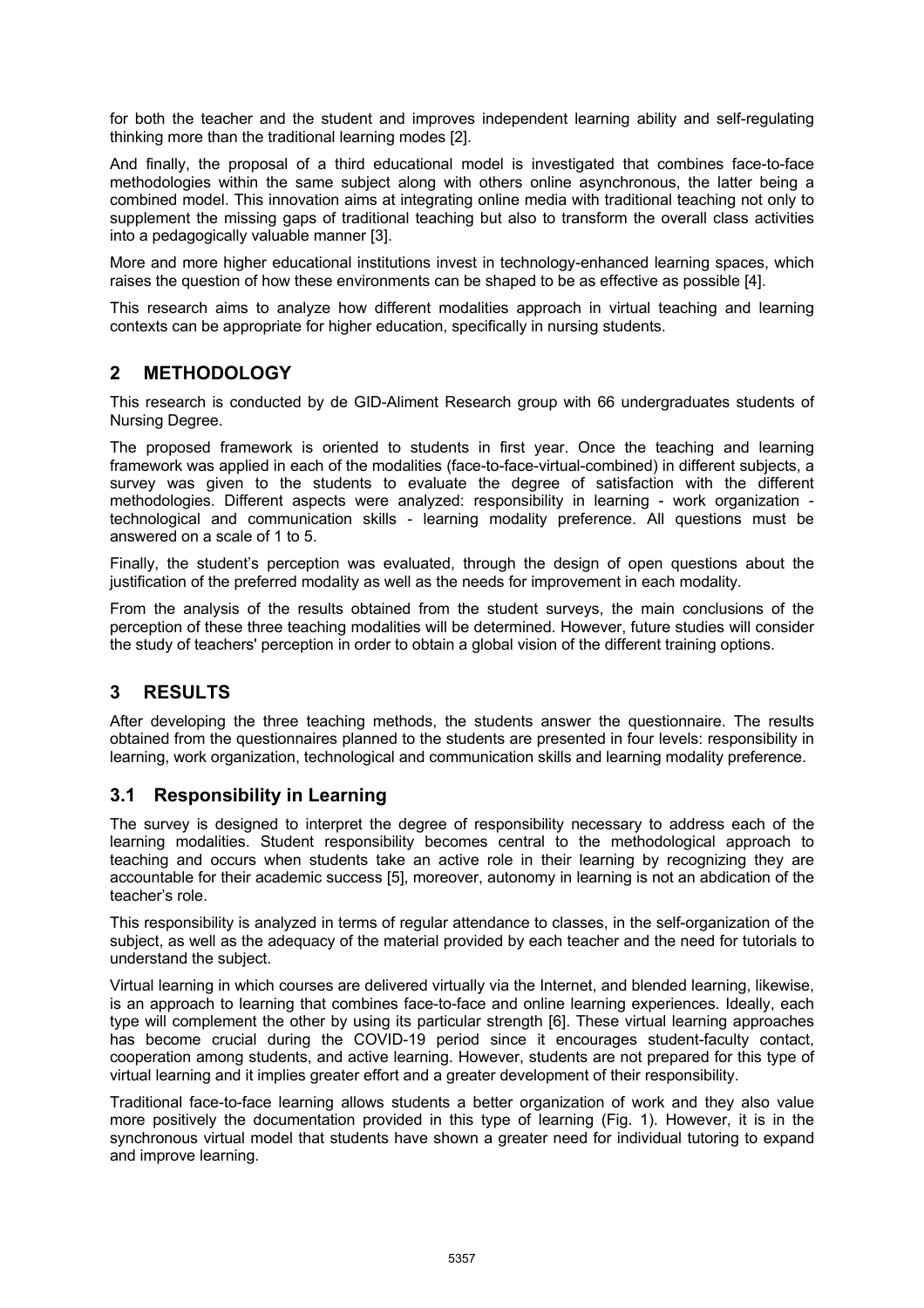An important error found in the virtual model is the inadequacy of the teaching material used by the professor. Virtual environments for learning usually focus on surface characteristics and tend to hold on traditional pedagogy, instead of addressing educational, social, and technological affordances for collaboration, paying more attention to interaction [7].



*Figure 1. Student responsibility*

## **3.2 Work Organization**

Work organization is the role of teachers and students concerning the itinerary, the actions and the flow of learning during the development of the subject and it is indicative of the difficulty derived in each learning modality. Students can manage the task if they can decide on the organization, the depth with which they address the issues, and the time dedicated to each of the challenges they face [7].

The analysis of this aspect makes it possible to evaluate how students are capable of approaching the subject in an active and responsible way. This statement implies encouraging students' autonomy and capacity of self-regulation.

The work organization is evaluated based on the following criteria:

- Global difficulty
- Flexibility (hours, works, etc.)
- Dedication time

Regarding the degree of difficulty, it is observed that it is increasing in virtual teaching models (Fig. 2). This degree of difficulty in the virtual model may be due to the technical difficulties observed by students (wifi, audio, etc.). The students propose to improve the virtual explanations with diagrams or drawings that can facilitate understanding that can facilitate understanding and get out of the monotony of the teacher's lesson in a synchronous way. However, there is also greater flexibility in virtual teaching, both in timetables and in work to be carried out.

In the combined model, they also note a certain degree of difficulty attributed to the greater number of group work.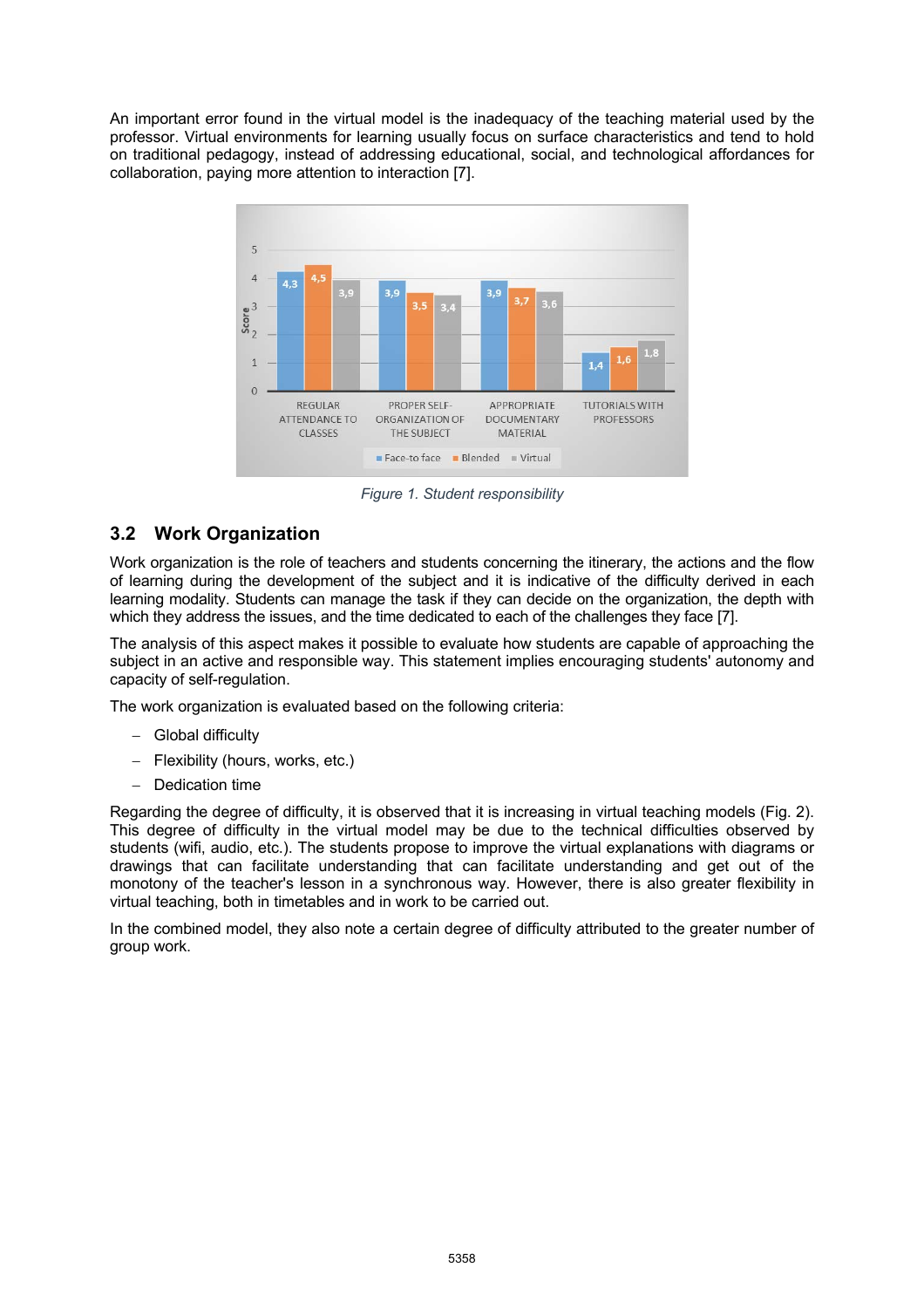

*Figure 2. Work organization*

As reflected in the data in Table 1, the application of the three modalities has not implied substantial differences in the dedication of weekly time. A greater dedication to teaching work (assignments) has been observed in the blended model and a slightly greater attendance at forums in the virtual learning. Forums that are considered useful tools for developing the cognitive dimension and the reasoning of the participants. In addition to forums in virtual environments, other tools such as social networks, collaborative annotation, wikis, blogs and e-portfolios [8].

|                     | <b>Face-to face</b> | <b>Blended</b> | <b>Virtual</b> |  |
|---------------------|---------------------|----------------|----------------|--|
| $C_{4}$ and $C_{4}$ |                     |                |                |  |

*Table 1. Average weekly dedication to each activity on a scale of 1 to 5*

|                    | <b>Face-to face</b> | <b>Blended</b> | <b>Virtual</b> |
|--------------------|---------------------|----------------|----------------|
| <b>Study</b>       | 3.5                 | 3.5            | 3.4            |
| <b>Assignments</b> | 3.3                 | 3.6            | 3.4            |
| <b>Forums</b>      |                     |                | 1.5            |

## **3.3 Technological and communication skills**

Technological and Communication skills favour collaboration in a learning situation. They facilitate ubiquitous and asynchronous processes and contribute to guaranteeing access to "learning without discrimination and on equal terms". Under these premises, collaboration will create links of positive interdependence and responsibility, which in turn encourage greater awareness and greater control of the learning processes [9].

Teaching and learning are explained as complex interactive social phenomena that take place between teachers and students. However, in the virtual learning model, communication between students and with teachers is sometimes weakened. In this study students perceive the highest degree of communication in the face-to-face model (Fig. 3). Instructional design may consider different tools to promote interaction and collaborative learning in all learning models and teachers play a crucial role in supporting interaction between students that stimulate learning.

There are many ways, in design and in teaching, to strengthen this positive interdependence, like sharing resources, roles, a collective identity, a place for the group to meet, or specific goals or challenges [10]. The combination of individual accountability and positive interdependence is designed principally to motivate students not only to work together but also to be concerned about the learning of their group mates.

It has also been observed that students, under their own perception, already had technological skills to develop "online" models, and they have not acquired greater skills in this experience.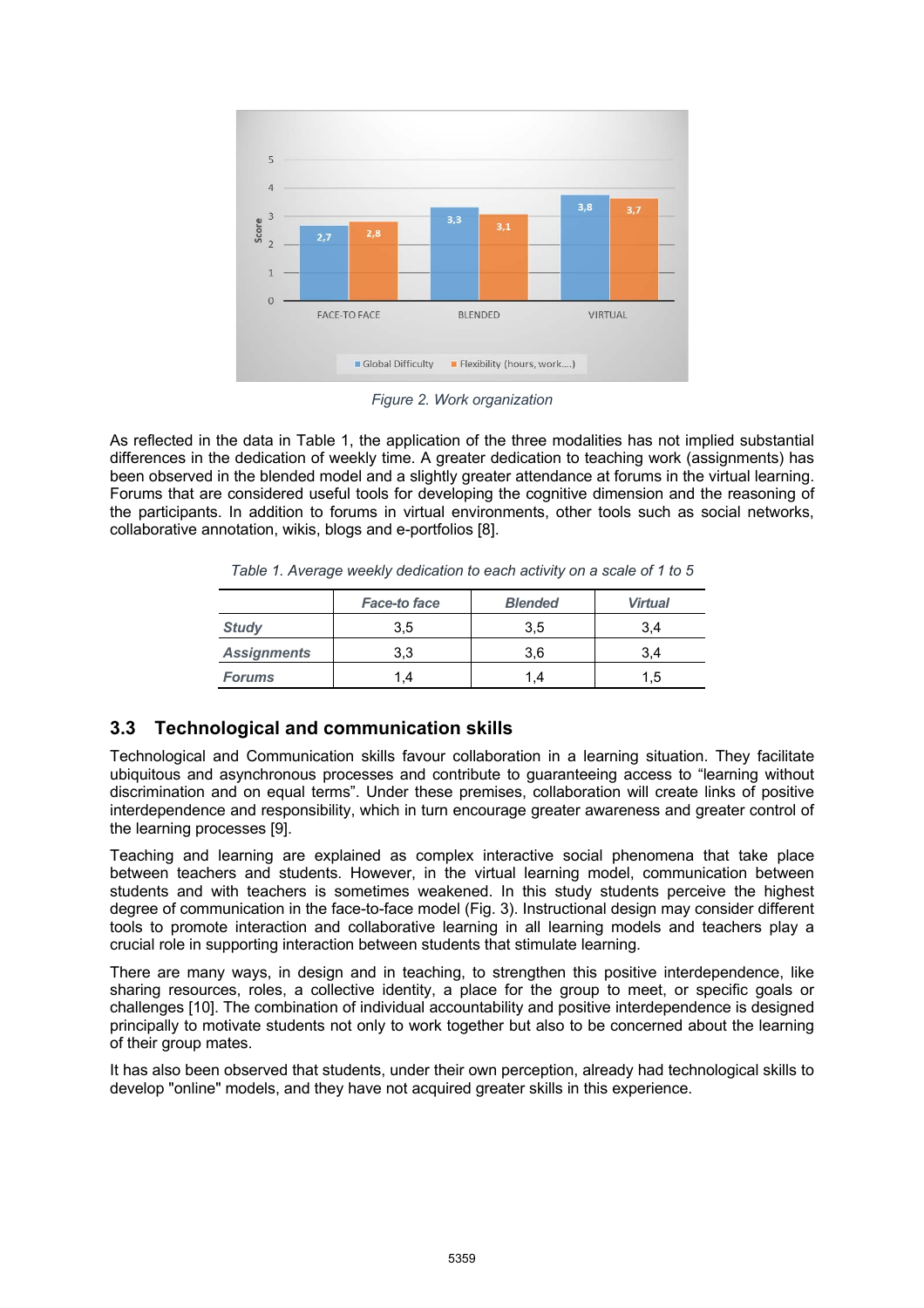

*Figure 3. Technological and communication skills*

## **3.4 Learning Modality Preference**

Students mostly prefer a face-to-face teaching model (Fig. 4). The reasons for this preference are greater concentration on class attendance, better understanding, and greater interaction between students and with the teacher. The blended model is defined as the most flexible, but it is only preferred by 26% of the students. And the completely virtual model is preferred for a very small number of students to whom it offers greater flexibility for students who live outside the city of the university.

In this scenario and with these results it is difficult to develop a successful virtual model. However, they clash with a teaching system that embraces a traditional teaching culture. In this context, it is observed that a virtual approach in teaching and learning contexts can't be appropriate for higher education. Thus, the cause of this lack of preference for a virtual model could be the proliferation of training proposals that lose the potential of the virtual learning environments and are limited to a repository of teaching resources.



*Figure 4. Learning modality preference*

Students propose the following actions to improve virtual and blended modalities:

*Blended modality improvements*

- reduce the number of activities assigned to work in groups
- improve the distribution of class schedules
- increase the coordination with respect to the rest of the subjects that are developed with other modalities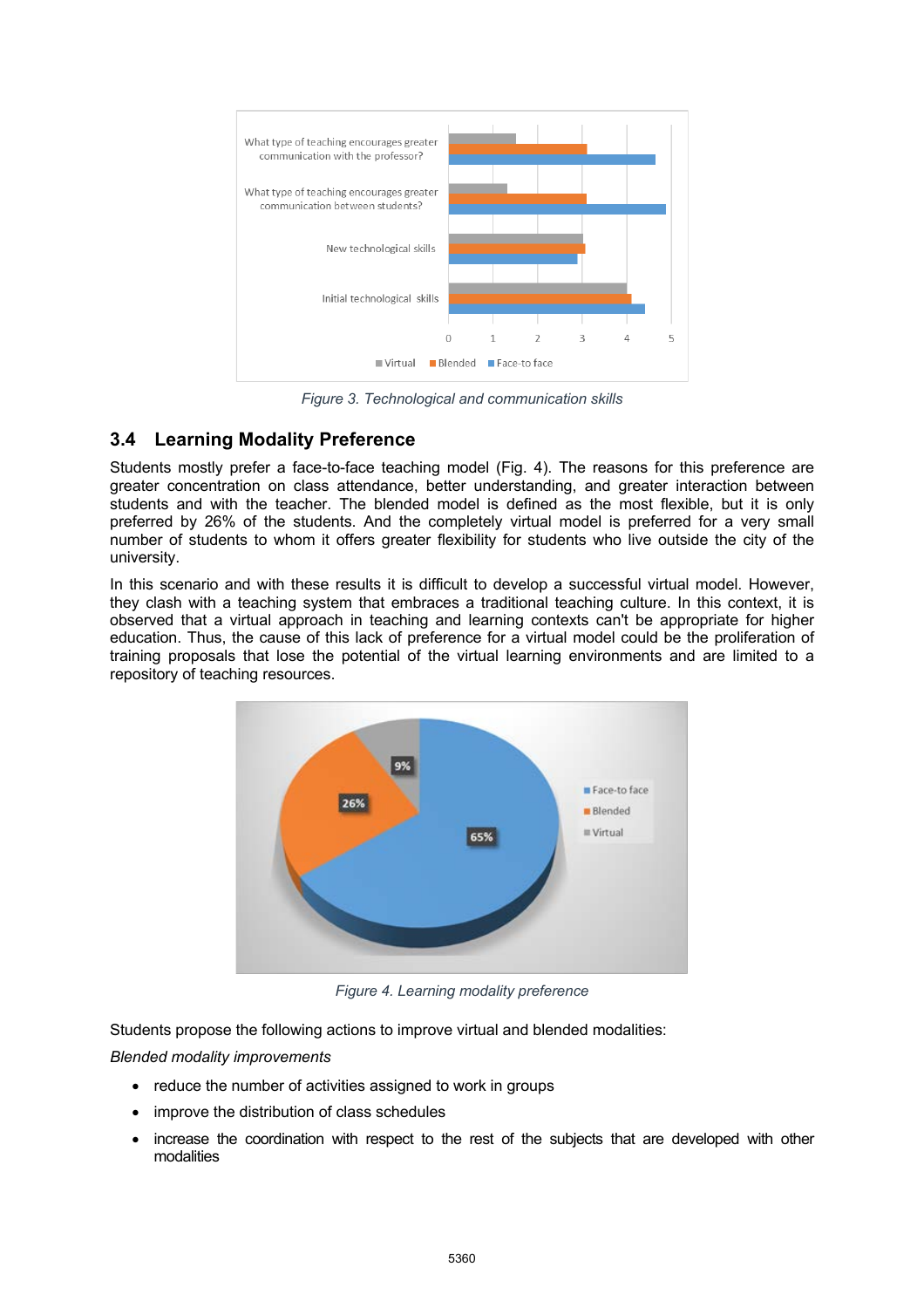#### *Virtual modality improvements*

- improvement of the quality of virtual classrooms (sound and image)
- increase the dynamism of classes
- teacher training in technical aspects
- ability to listen to classmates when they ask

## **4 CONCLUSIONS**

The description of the three learning models after consulting the students experience allows to obtain the following conclusions:

- Students are not prepared for virtual learning and it implies greater effort and a greater development of their responsibility.
- Students show a degree of global difficulty in a virtual teaching model due to the technical difficulties of applying this model.
- An important lack of communication between students and with the teacher is observed in the virtual and blended models.

This experience demonstrates the existing gaps in the implementation of various learning models in virtual mode from the perspective of the students. They continue to prefer more traditional models of face-to-face teaching.

A reflection of the results is necessary in order to improve the experience. First of all, it is necessary to mention that the implementation of virtual teaching in university education is due to the situation derived from COVID-19 and probably all the difficulties expressed by students in virtual models are derived from the lack of planning in the face of a situation of health alarm.

However, this experience has made it possible to detect difficulties and improve aspects of online teaching, such as technological problems and the skills of teachers. Surely this type of teaching will be consolidated and will improve based on the experiences that are being developed.

## **REFERENCES**

- [1] D. Boud, Enhancing learning through self assessment. London, Philadelphia: Kogan, 1995.
- [2] S.U. Mahmood, F. Syed, N.R. Khan, Z. Batool, R. Rehman, "Comparison of problem based with case based learning: A cross-sectional study." Pakistan Journal of Physiology, vol. 13, pp. 52-56, 2017.
- [3] F. Al Ghazali, "Challenges and opportunities of fostering learner autonomy and self-access learning during the COVID-19 pandemic." SiSAL Journal, vol. 11, no. 3, pp. 114–127, 2020.
- [4] A. Raes, L. Detienne, I. Windey, F. Depaepe, "A systematic literature review on synchronous hybrid learning: gaps identified" Learning Environments Research, vol. 23, pp. 269–290, 2020.
- [5] M.D. Rivero Perez, M.L. Gonzalez SanJose, P. Muñiz, J.M. Ena Dalmau, M. Ortega Heras, M. Cavia Saiz, "Student participation in the learning process: Responsibility", ICERI Proceedings 2016: 9th International Conference of Education, Research and Innovation, pp. 1093-1099, 2016.
- [6] Oxford Advanced Learner's Dictionary (2020). https://www.oxfordlearnersdictionaries.com/
- [7] P. Kirschner, R.L. Martens, J. W. Strijbos, "CSCL in higher education?" in *What we know about CSCL (*J.W. Strijbos, P.A. Kirschner, R. L. Martens eds.), 3–30., United States of America: Kluwer Academic Publishers, 2004.
- [8] M.A, Herrera-Pavo, "Collaborative learning for virtual higher education Learning", Culture and Social Interaction, vol. 28, pp. 100437, 2021.
- [9] M.P. Pérez Echeverría, M. Mateos, "El cambio de las concepciones de los alumnos sobre el aprendizaje" in *Nuevas formas de pensar la enseñanza y el aprendizaje. Las concepciones de profesores y alumnos* (J. I. Pozo, N. Scheuer, M.d. P. P. Echeverría, M. Mateos, E. Martín, & M. de la Cruz eds.), 403-418., España: Graó, 2006.